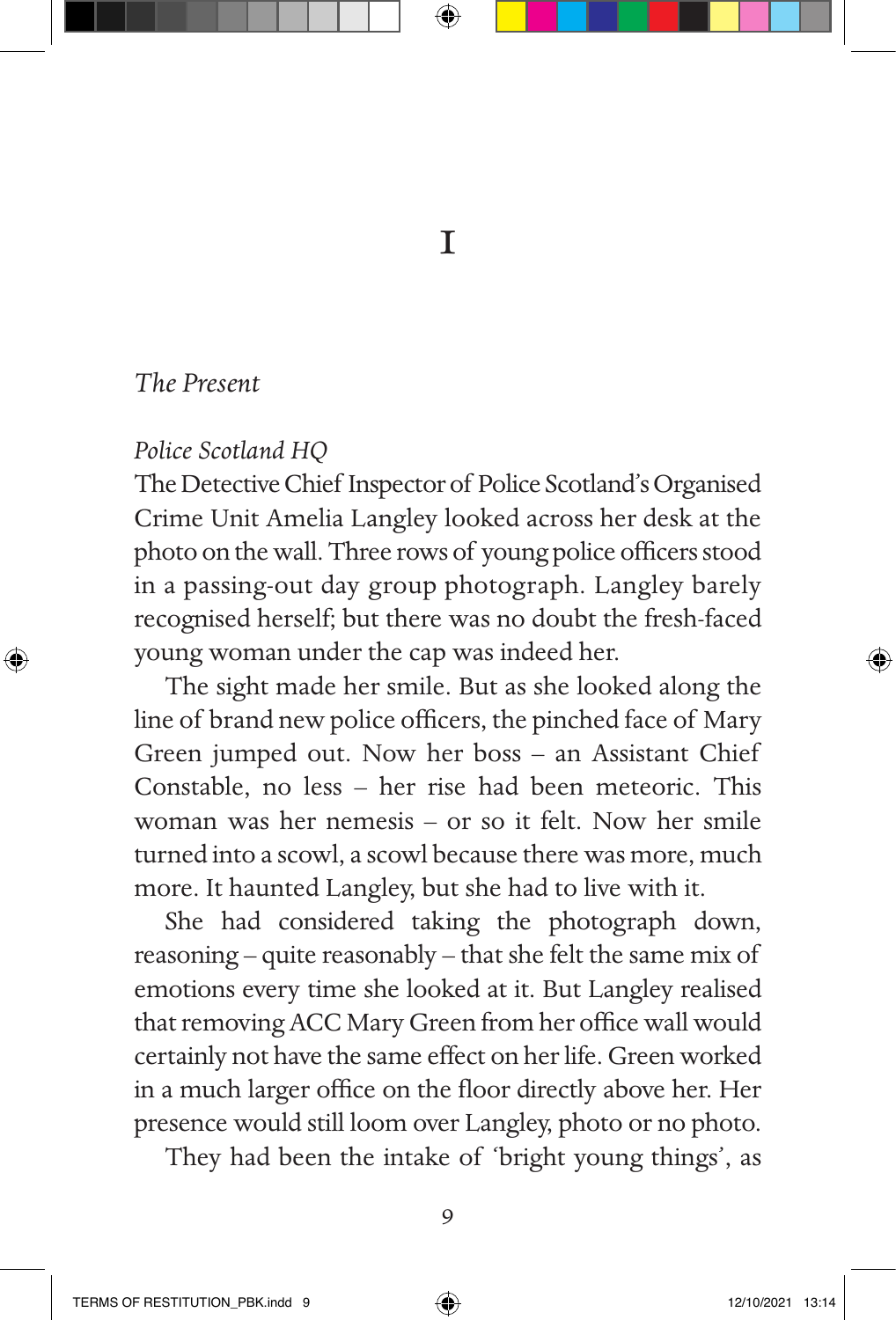one instructor at the police college had sarcastically named them. All university graduates, they were promised a rapid rise through the ranks. This was a proper career in senior management, rather than an unpredictable trudge through the lower levels of 'the job'.

For many it had worked – she had certainly benefited from the Accelerated Promotion scheme. Others had fallen by the wayside. The tall young man to her right had quickly decided that the police service was not for him. He was now CEO of an oil company in Aberdeen. Langley guessed he had few regrets about ending his law enforcement career after only a few short weeks.

She knew that she should be happier with her lot. But Green, superior in rank – well above her, as she was physically in the building – would always be a source of her dissatisfaction. This notion was not merely the product of jealousy; it came from the genuine belief that Green had taken shortcuts. Langley knew she'd made all the right friends in the force's hierarchy, but she'd also moved far too freely among some of the people they were employed to bring to justice. Unfortunately, as far as the latter was concerned, she could prove nothing.

The thought also made her feel like a hypocrite.

A knock on the door shifted her thoughts from what might have been firmly into the here and now. DS Neil Dickie sat down heavily on the chair opposite.

'Well, what have you managed to find out, Neil?' Langley liked her right-hand man in the Organised Crime Unit, despite a nagging feeling he didn't relish having a female boss, and at times made that far too obvious.

'The Albanians are like that Japanese knotweed, ma'am. They're coming out of the woodwork.'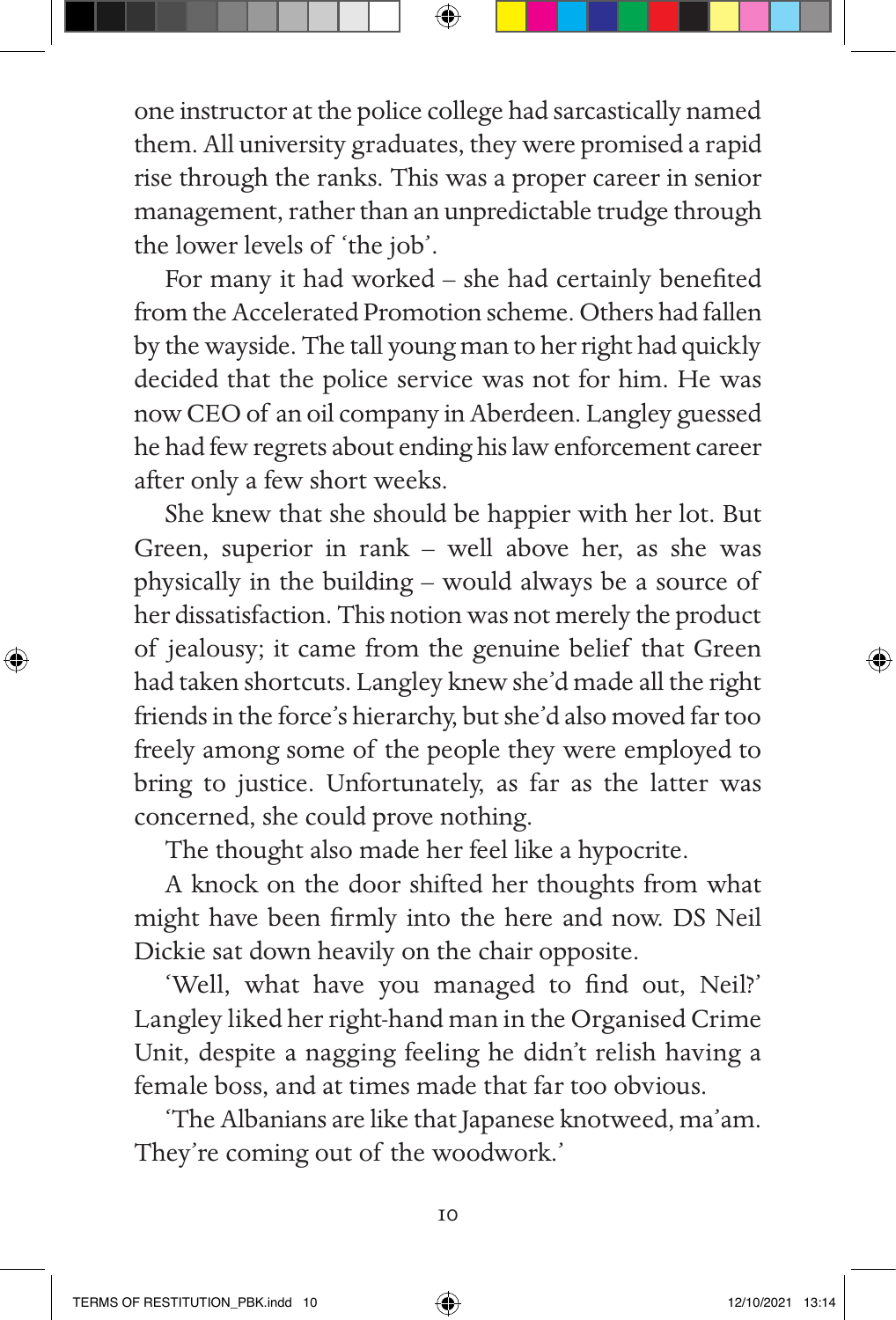'Carving up more of Glasgow?'

'Aye, doing their best. Paisley is just about finished. Well, the Finns are, at least.'

Langley sat back in her chair. She should have been thinking about the rise to power of Eastern European organised crime in central Scotland. Instead, she could picture only one face: a man who had seemingly disappeared off the face of the earth when his son had been gunned down in a Paisley pub two years before.

Zander Finn.

## *London*

As there were a few spaces in the Notting Hill street, he had been able to park reasonably close to Mrs Quinn's groundfloor flat. She and her husband had bought it in 1979 for fifty thousand; now it was worth over two million pounds.

She was of the old school – no airs, no graces. A straighttalking Londoner, originally from the East End.

'We'll just get you onto the ramp, Mrs Q,' he said, pushing her slowly past a Ferrari towards the patient transport ambulance.

'It's roast beef today down at the centre. A good old sing-song round the old Joanna, too. I love a Tuesday, me.'

'I could do with some roast beef myself,' he said.

'I thought you Jocks liked haggis.' She laughed at her own joke.

'Can't stand it, dear. I'm more of a caviar man, myself.' He smiled as she laughed heartily at the seemingly unlikely nature of this.

'You're always a tonic, son. Remind me a bit of my Jake, you do. He loved a laugh, did Jake.'

He positioned the wheelchair on a flat ramp, secured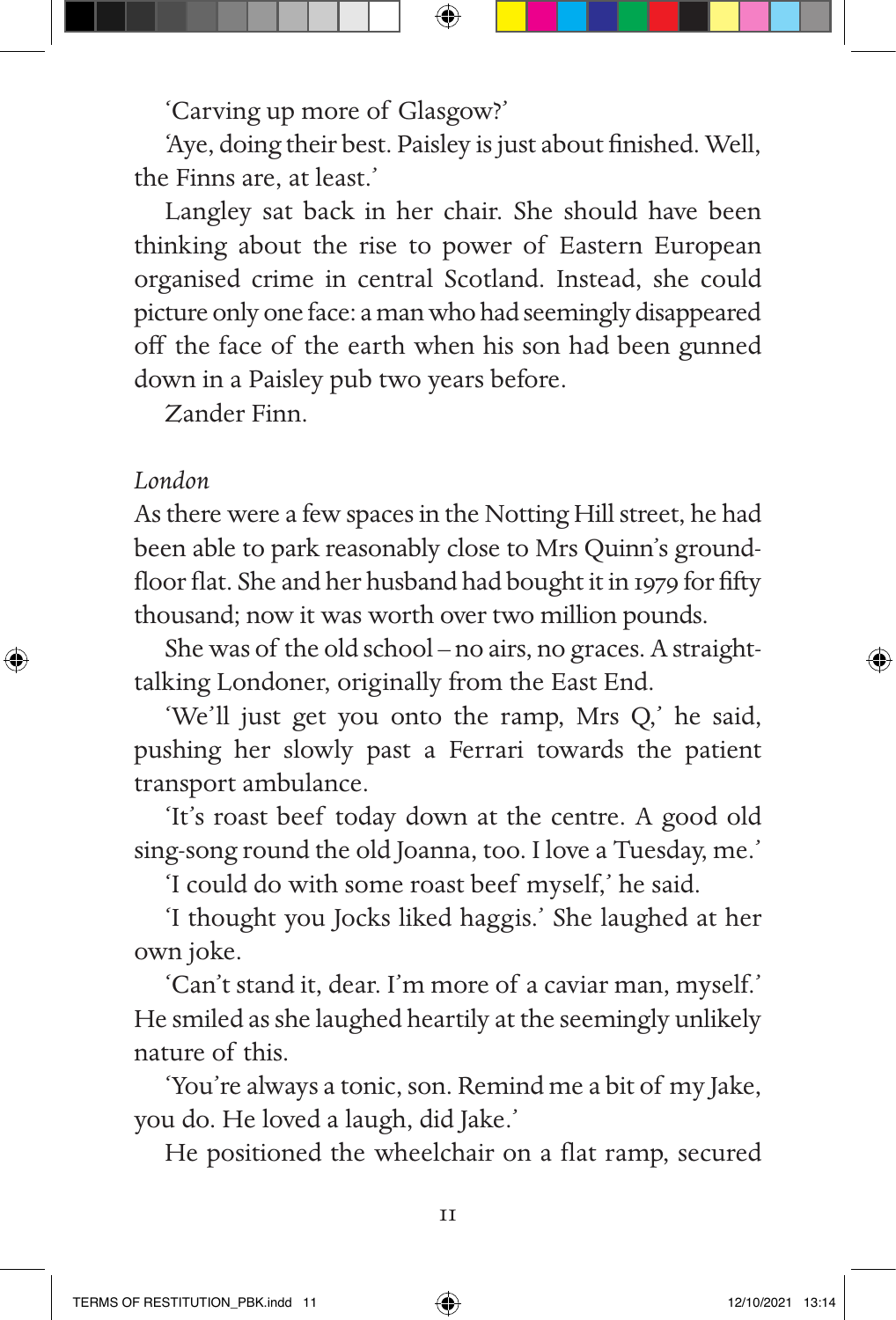the guard rail, pressed the button and watched Mrs Quinn ascend into the back of the ambulance.

'It's like Southend when I was a gal,' she chortled. 'Only thrill I get these days.'

'I'm sure you've still a few thrills left, dear.'

'Huh, the nearest I get is having a good piss in the morning. Trust me, son, you don't want to get old.'

As he made sure her wheelchair was secured in the back of the vehicle, the thought of getting old made him suddenly melancholy. Too many young people didn't make it. Though he tried, day after day, not to think of this vexed subject, nearly every morning he was reminded of the tragedy of it all when Capital news told of another young person who had lost their life to knife crime. Unprompted, the old sadness returned.

'That's you, Mrs Q,' he said, knowing she loved the rhyme.

'Thank you, son. If we get round there sharpish I'll get a space near the piano.'

As he closed the back door he heard a shout echoing down the street. It was a particular name that bounced from the high buildings, repeating as though he was in the mountains. Or maybe he just imagined that. It was, though, a name he wanted to forget.

'Zander! Hang on, big man.' A tall, heavy-set figure was making his way towards the ambulance at what could best be described as half-jogging, half-walking pace. By the time he reached the rear of the vehicle, his face was as red as his hair had once been. That hair had now faded, flecked with grey, as was his drooping moustache.

'Don't worry, I've a defibrillator on board, Malky.'

Struggling to get his breath back, Malky grinned. 'Two years and that's all you've got to say to me?'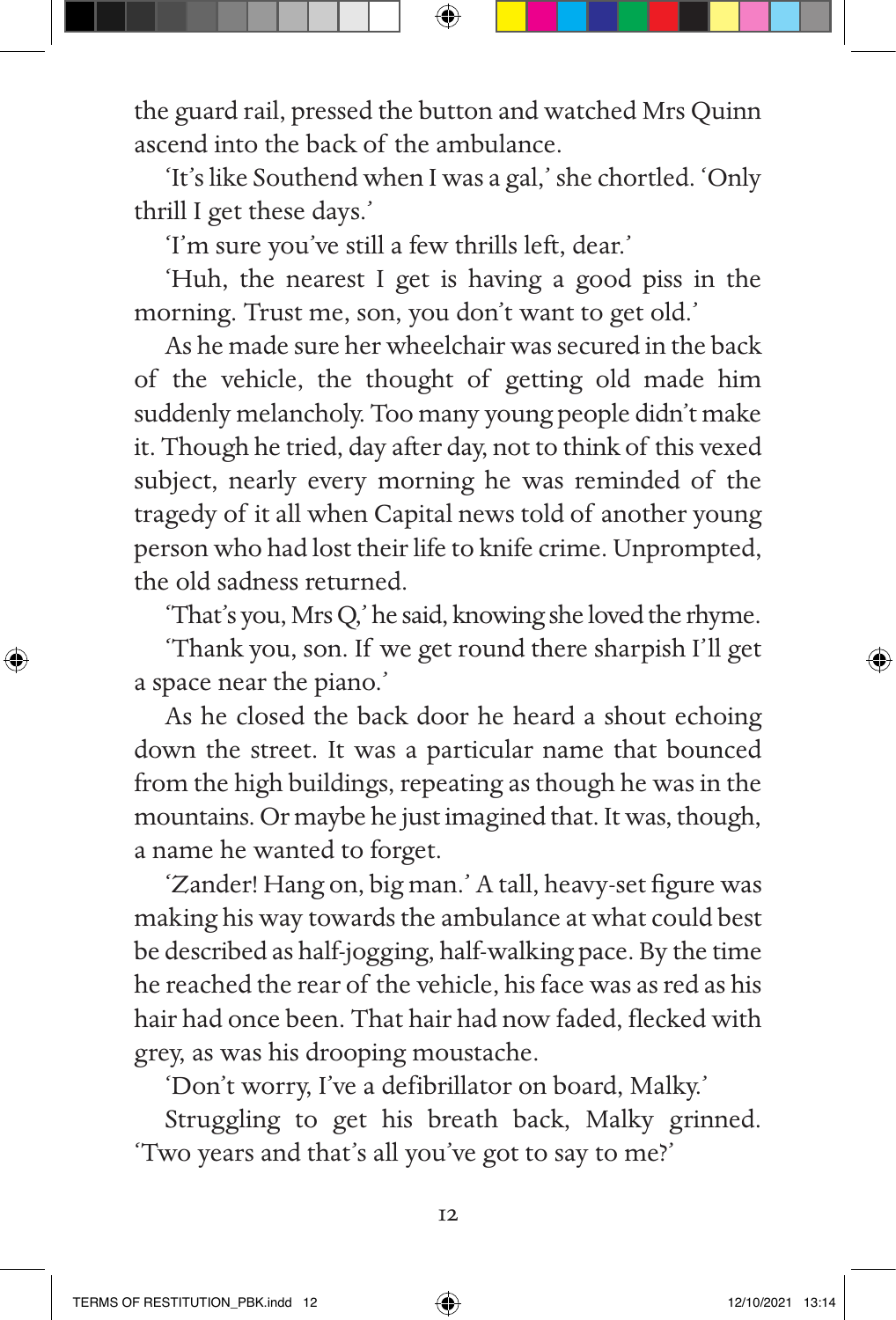'No, I want to know how the fuck you found me?'

'Come on, big man. I've known where you've been for over a year.'

Zander looked his best friend Malky Maloney straight in the eye with an expression that was, at first, hard to judge. Then a broad smile spread across his face and he embraced the man he'd known since he was three years old.

'Listen, we need to talk, Zander.'

'I need to get Mrs Quinn to the day centre or she'll miss her roast beef. We can talk when I've dropped her off.'

'What will I do – stand here like a numpty?'

'You can come with us. Get moving!'

As Zander Finn watched his friend struggle into the front passenger seat of the ambulance, he could tell that what he wanted to talk about could only be trouble. He wasn't surprised that Maloney knew where to find him. After all, they'd been tracking down people they wanted to 'speak' to for years together. What troubled him more was why Maloney had chosen now to make contact.

As Finn turned the key in the ignition he wished he'd gone to France, not London, to escape his past. But he was shit at languages and it had never been a real possibility. What would be would be, as his mother always said.

His mother; something else he'd tried not to think about for a long time.

'How are you doing, darling?' said Maloney.

'Oh, another Scotchman, how nice.' Her smile was brief. 'I think we'll have to make it quick, Sandy. Me bag's just about full.'

As the noisy diesel engine burst into life, Maloney leaned into his friend, now at the wheel. 'Her bag?'

'Stoma – colostomy bag, you know.'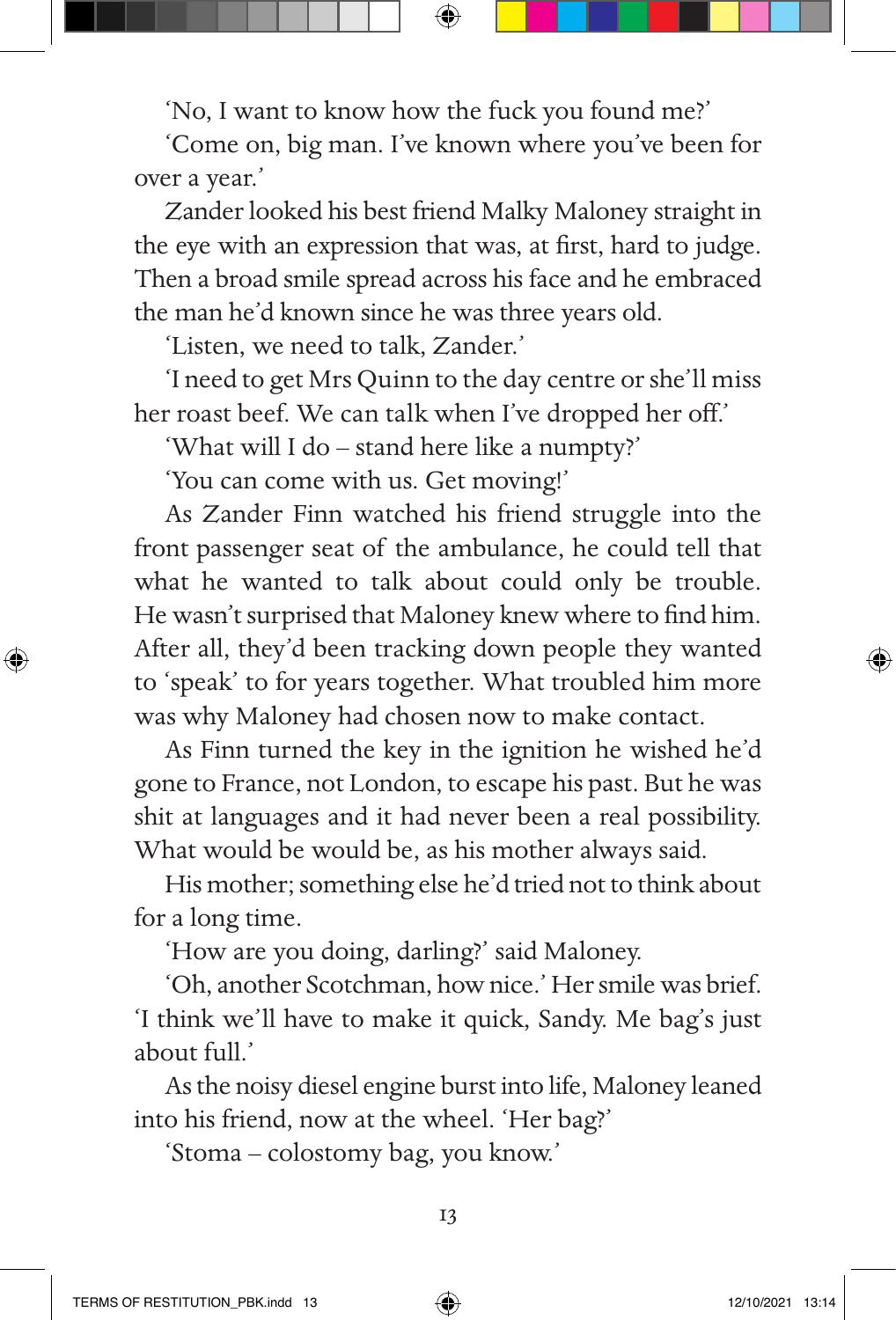Maloney took a few moments to process this information. 'Oh, for fuck's sake, Zander.'

'She can't help it. Hey, who knows how we'll end up?'

'It's not just that. I mean. *Sandy*, come on. Could you not have used more imagination?'

In the back of the ambulance, Mrs Quinn let rip with a loud belch. 'I am sorry, boys. Had some beans for tea last night. Leaves me like fucking Windy Miller.'

\*

Maloney watched as Finn delivered his charge into the day centre. It looked like an old school, but now instead of children starting their lives, those nearing its end walked through the gates. 'Walked' wasn't even the right description: some in wheelchairs, others on sticks, crutches, walking frames, disability scooters. Only a few unaided.

He shuddered as Finn arrived back. He'd lost weight, that was obvious, not that he'd ever been fat. But it was clear to Malky Maloney that his old mate no longer did an hour a day in the gym. The grey streak in his otherwise dark hair that had appeared in his twenties was now even more pronounced.

'Can I have a fag in here?' asked Maloney.

'If you must. I'll drive for the next patient with the windows open.'

'Good man.' Maloney produced a cigarette and lit it with a gold lighter.

'Right, enough of the fucking about. Why are you here?' 'I'll come straight out with it, Zander.'

'Please do.'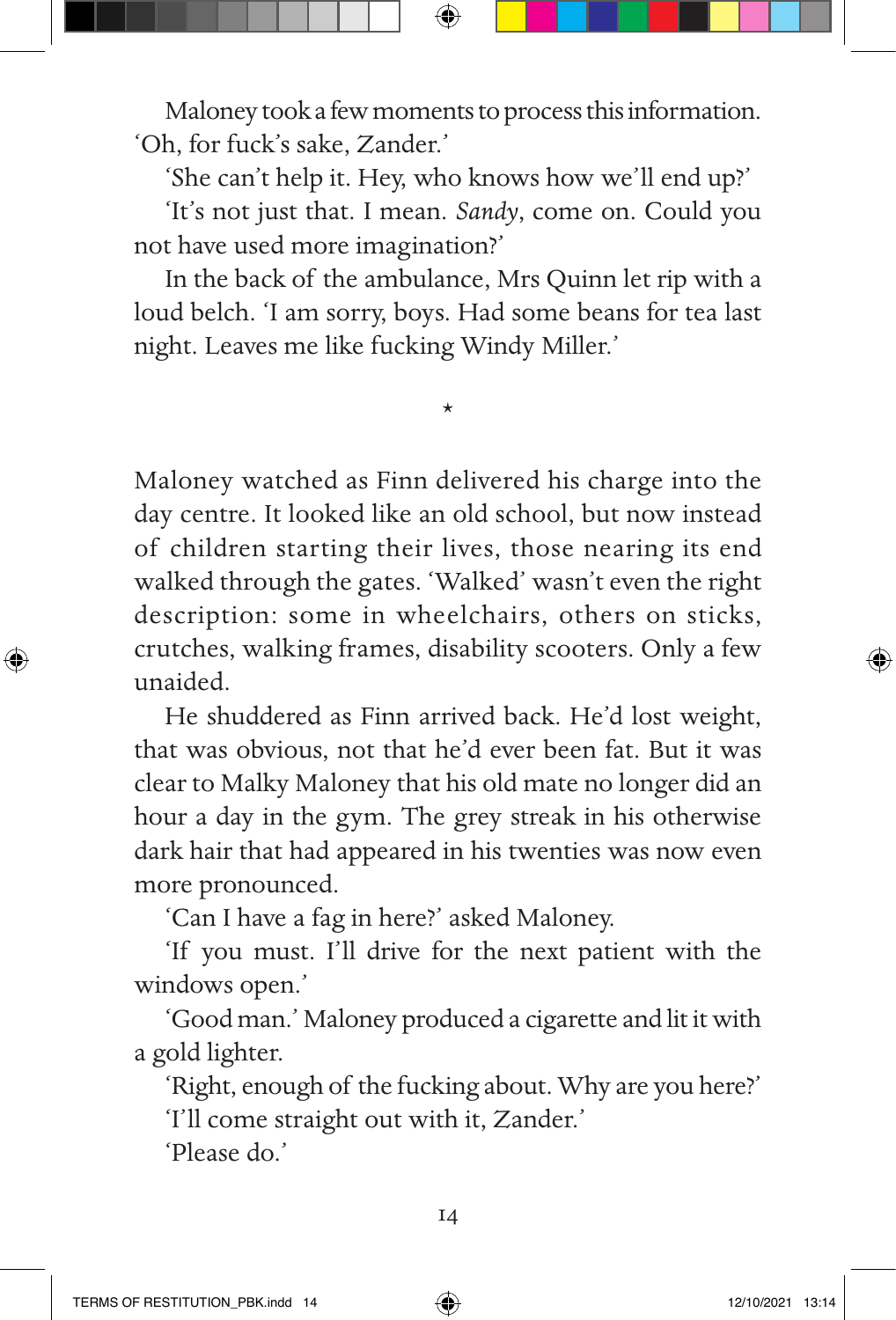'You need to come back.'

Finn looked at Maloney for a few seconds before bursting into laughter. 'Are you serious?'

'Aye, I am.'

'You think I can just come back, business as usual, after what happened to Danny?'

'It wasn't your fault. You know that.'

'I should have protected him!'

'He pissed people off everywhere he went, Zan.'

Silence for a few moments, then Finn spoke. 'Never say that to me again, Malky.' His green eyes were brimming with hatred and hurt.

'Okay, we'll not talk about that. Keep calm, eh?'

'So, tell me. Why would I come back?'

'To save the people you have left, that's why.'

'Gillian?'

'Aye, and Robbie, too.'

'Robbie's in Afghanistan.'

'No, he's not. He's in a rehab unit in Hertfordshire. He lost a leg, Zander. A landmine.'

Finn took a deep breath and gripped the steering wheel until his knuckles were white. 'Fuck!' he swore loudly. 'He was there as an advisor – non-combatant, that's what he said!'

'Guess he was unlucky.'

'I'm cursed – all of us are.'

Maloney caught him by the lapel of his blue uniform. 'Listen, you're the only man that can sort this.'

'What?'

'These Albanians, they're getting heavy. I mean *heavy*, big time.'

'Eh? There's only about a dozen of them.'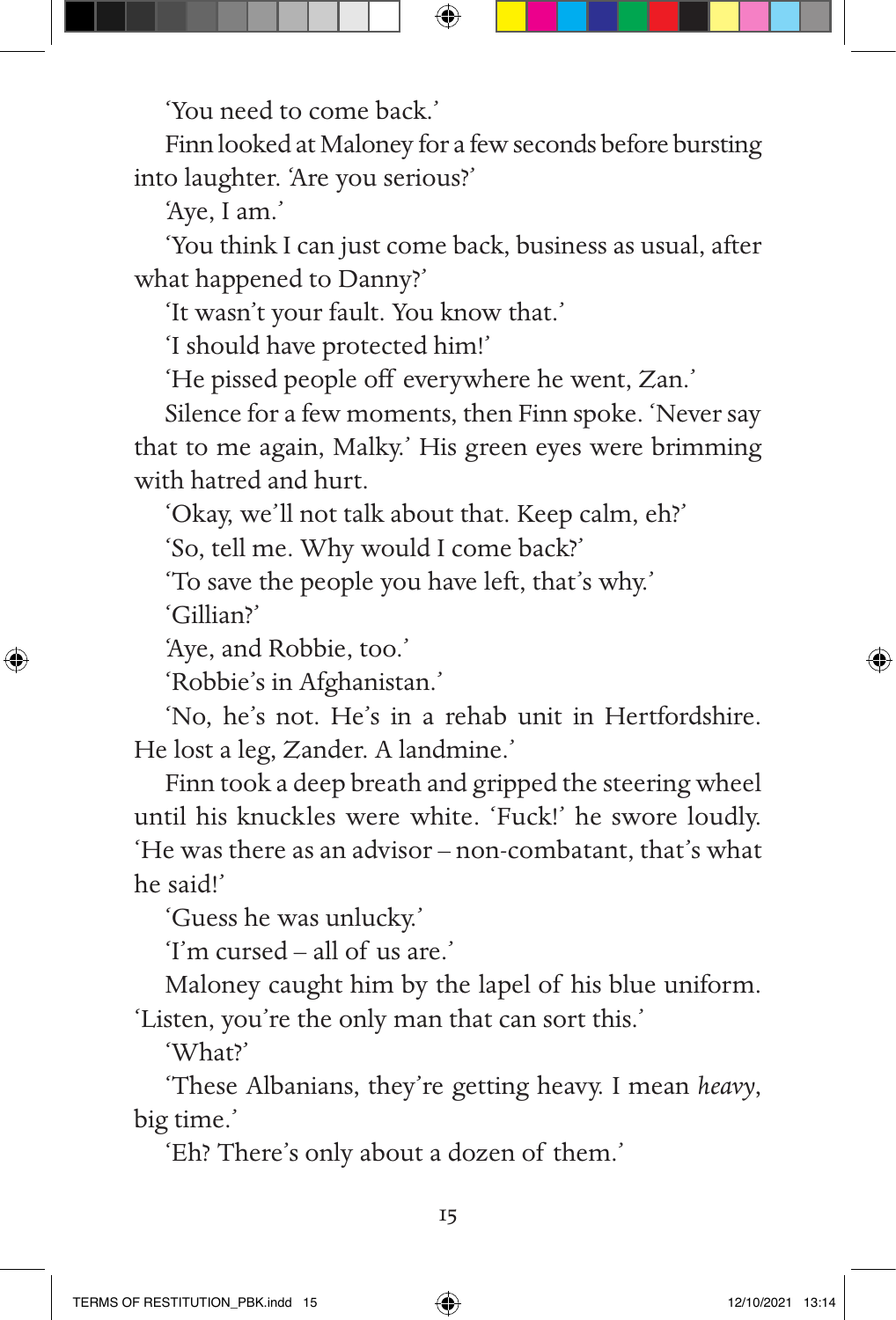'That was when you left, Zan. There's a load of them now. We're all losing business.'

'I don't give a fuck about business. I'm happy doing what I'm doing.'

Maloney watched an old man lean against the railings of the centre to catch his breath, a slick of drool slipping down his grey stubbly chin. 'It's no' just about dosh. They've threatened families. Big Joe Mannion's oldest boy is in the hospital. He might not walk again.'

'My son is dead! Or had you forgotten that?'

'Aye, but Gillian and Robbie aren't. And don't forget Sandra.' He paused. 'There's been a direct threat – to them, I mean.'

'In what way?'

'The Albanians want to be the only suppliers. Not just at home, Glasgow too. They're not for giving up, either.'

'That's pish.'

'Tell that to Senga.'

'As in my *wife* Senga?'

'You've not slowed down any. Aye, your wife!'

'They've threatened her, too?'

'In a roundabout way, aye.'

'Why in a *roundabout way*?'

'She's been running things. Well, sort of. Since you left, I mean.'

'Fuck me . . .'

'Listen, she's gone in with Glasgow. We have to stick together to survive.'

'Ally myself to the bastards who killed my son. You must be out of your mind, Malky.'

'It's not as simple as that.'

'Why?'